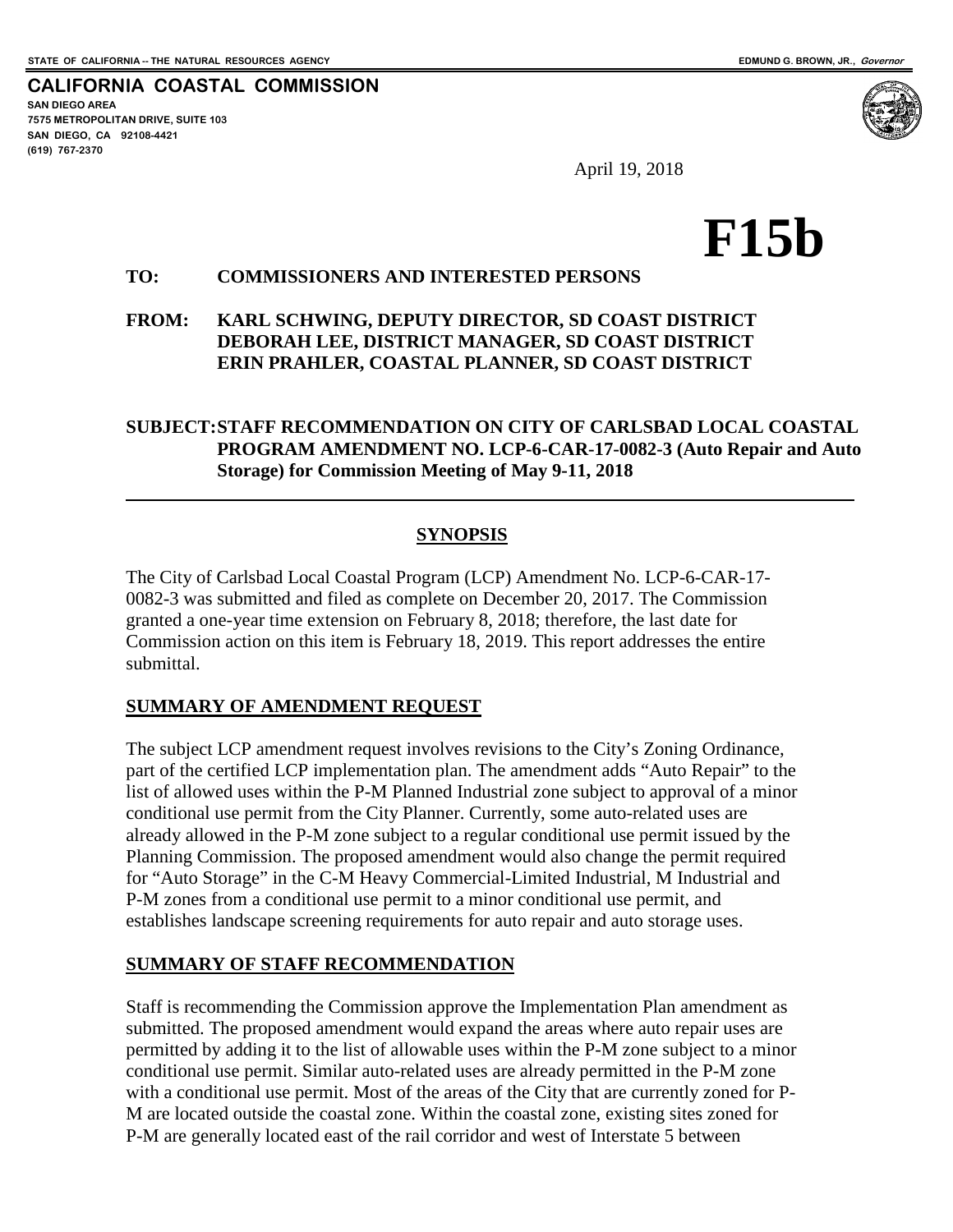Cannon Road and Poinsettia Lane near other areas of industrial use. The proposed amendment would also change the permit required for auto storage uses within the P-M, C-M and M zones from a conditional use permit with Planning Commission approval to a minor conditional use permit approved by the City Planner. Approval of a minor conditional use permit will still require specific findings of fact to ensure that the proposed auto storage use is appropriate and all development within these zones must comply with setback and buffer requirements as specified in the LCP to protect coastal resources. Finally, the addition of screening standards for auto repair and auto storage uses will minimize visual impacts to adjacent properties and public views.

The appropriate resolutions and motions begin on Page 3. The findings for approval of the Implementation Plan Amendment as submitted begin on Page 4.

# **ADDITIONAL INFORMATION**

Further information on the City of Carlsbad LCP Amendment No. LCP-6-CAR-17-0082- 3 may be obtained from Erin Prahler, Coastal Planner, at (619) 767-2370.

## **EXHIBITS**

 $\overline{a}$ 

[Exhibit 1 – City Council Ordinance No. CS-326](https://documents.coastal.ca.gov/reports/2018/5/F15b/F15b-5-2018-exhibits.pdf)  [Exhibit 2 – Proposed Text Changes in Strikeout/Underline](https://documents.coastal.ca.gov/reports/2018/5/F15b/F15b-5-2018-exhibits.pdf)  [Exhibit 3 – Map showing Current and Proposed Zones Allowing Auto Repair](https://documents.coastal.ca.gov/reports/2018/5/F15b/F15b-5-2018-exhibits.pdf) [Exhibit 4 – Map showing Current Zones Allowing Auto Storage](https://documents.coastal.ca.gov/reports/2018/5/F15b/F15b-5-2018-exhibits.pdf)

## **APPENDICES**

Appendix A – Substantive File Documents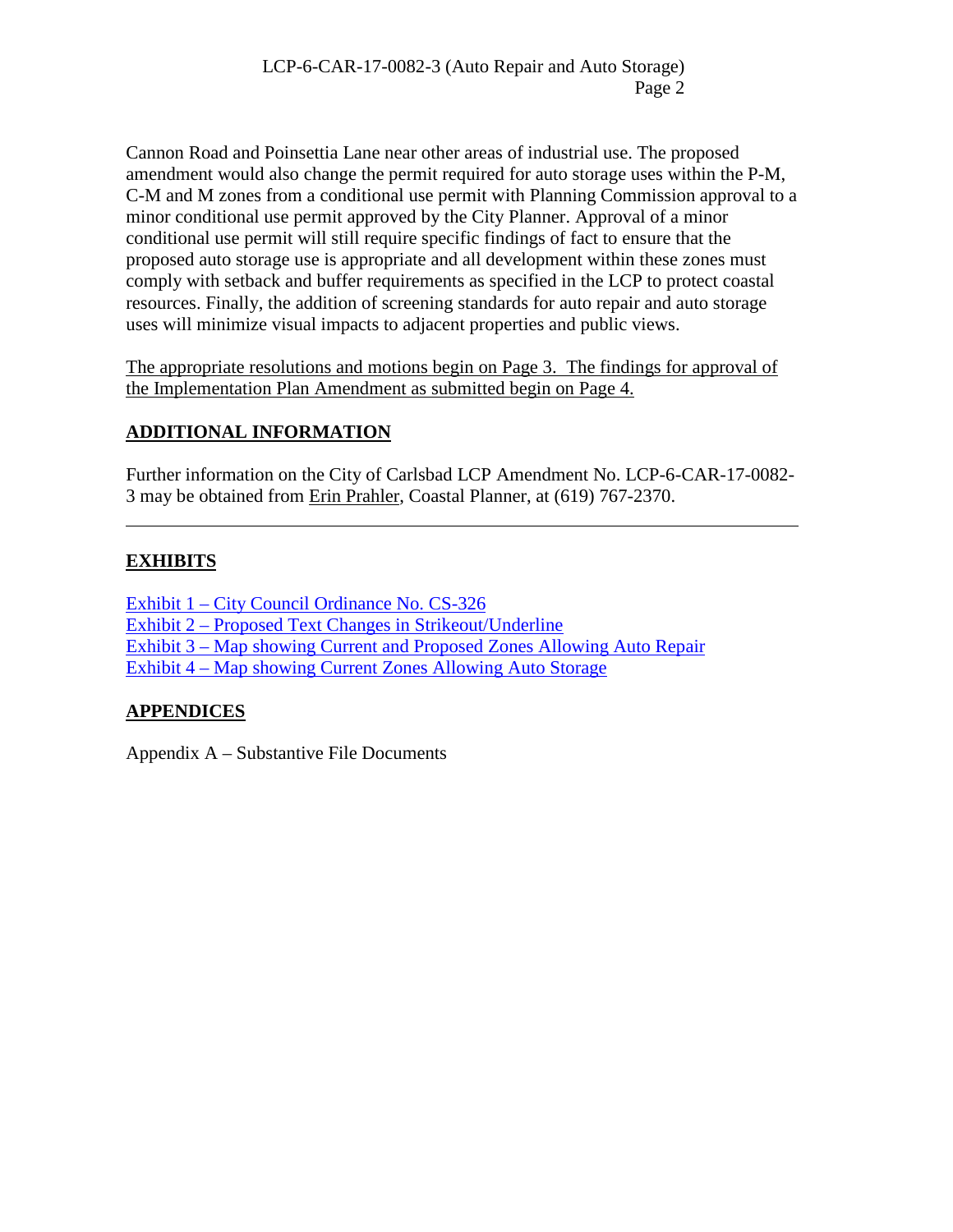# **PART I. OVERVIEW**

# **A. LCP HISTORY**

The City of Carlsbad's certified LCP contains six geographic segments as follows: Agua Hedionda, Mello I, Mello II, West Batiquitos Lagoon/Sammis Properties, East Batiquitos Lagoon/Hunt Properties, and Village Area. Pursuant to Sections 30170(f) and 30171 of the Public Resources Code, the Coastal Commission prepared and approved two portions of the LCP, the Mello I and II segments in 1980 and 1981, respectively. The West Batiquitos Lagoon/Sammis Properties segment was certified in 1985. The East Batiquitos Lagoon/Hunt Properties segment was certified in 1988. The Village Redevelopment Area LCP was certified in 1988; the City has been issuing coastal development permits there since that time. On October 21, 1997, the City assumed permit jurisdiction and has been issuing coastal development permits for all segments except Agua Hedionda. The Agua Hedionda Lagoon LCP segment is a deferred certification area until an implementation plan for that segment is certified.

# **B. STANDARD OF REVIEW**

Pursuant to Section 30513 of the Coastal Act, the Commission may only reject zoning ordinances or other implementing actions, as well as their amendments, on the grounds that they do not conform with, or are inadequate to carry out, the provisions of the certified land use plan. The Commission shall take action by a majority vote of the Commissioners present.

# **C. PUBLIC PARTICIPATION**

Section 30503 of the Coastal Act requires local governments to provide the public with maximum opportunities to participate in the development of the LCP amendment prior to its submittal to the Commission for review. The City held Planning Commission and City Council meetings with regard to the subject amendment request on September 20, 2017 and October 24, 2017. All of those local hearings were duly noticed to the public. Notice of the subject amendment has been distributed to all known interested parties.

# **PART II. LOCAL COASTAL PROGRAM SUBMITTAL - RESOLUTIONS**

Following a public hearing, staff recommends the Commission adopt the following resolutions and findings. The appropriate motion to introduce the resolution and a staff recommendation are provided just prior to each resolution.

**I. MOTION:** *I move that the Commission reject the Implementation Program Amendment for the City of Carlsbad LCP Amendment No. LCP-6-CAR-17-0082-3 as submitted.*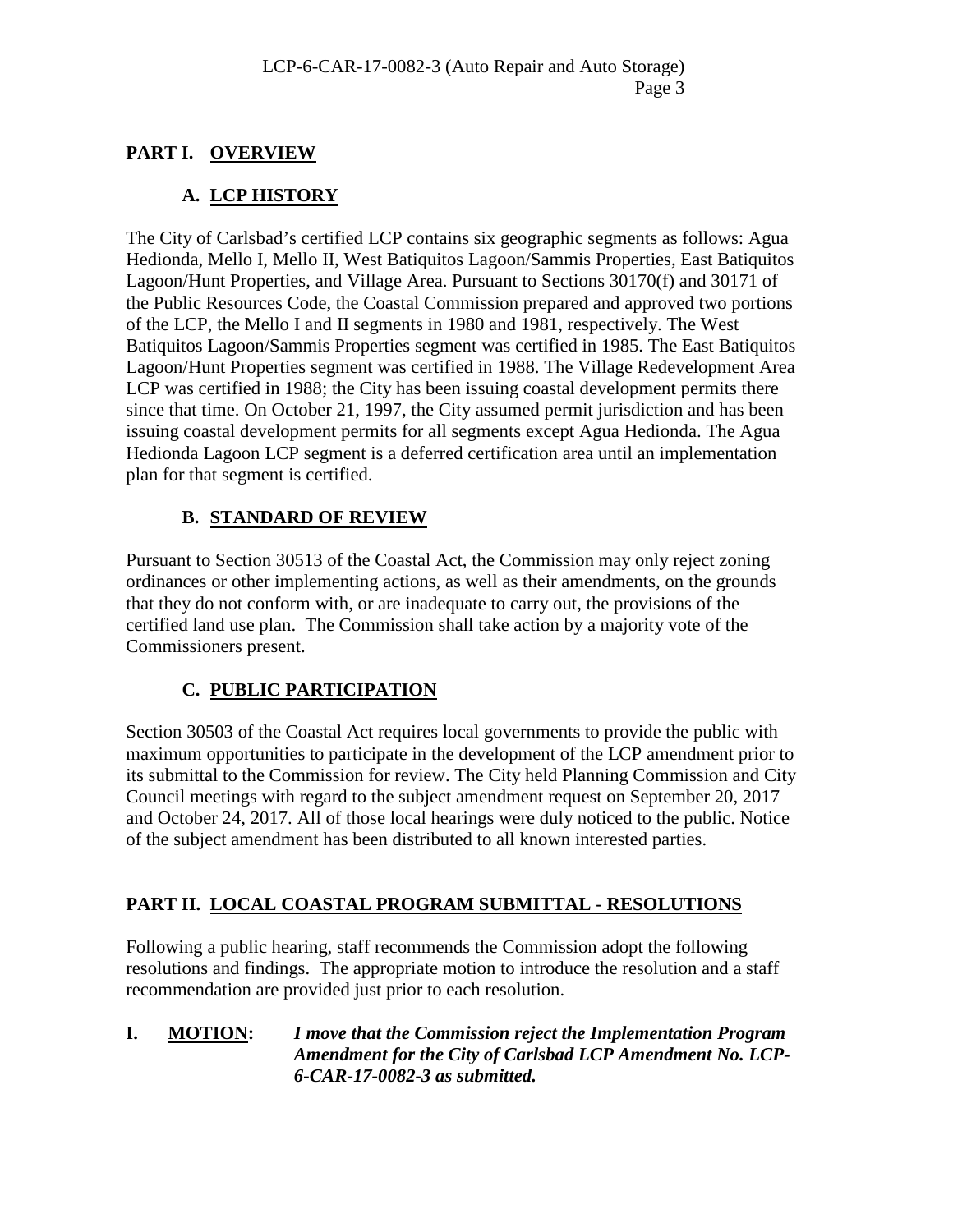## **STAFF RECOMMENDATION OF CERTIFICATION AS SUBMITTED:**

Staff recommends a **NO** vote. Failure of this motion will result in certification of the Implementation Program Amendment as submitted and the adoption of the following resolution and findings. The motion passes only by an affirmative vote of a majority of the Commissioners present.

## **RESOLUTION TO CERTIFY IMPLEMENTATION PROGRAM AMENDMENT AS SUBMITTED:**

The Commission hereby certifies the Implementation Program Amendment for the City of Carlsbad as submitted and adopts the findings set forth below on grounds that the Implementation Program Amendment conforms with, and is adequate to carry out, the provisions of the certified Land Use Plan, and certification of the Implementation Program Amendment will meet the requirements of the California Environmental Quality Act, because either 1) feasible mitigation measures and/or alternatives have been incorporated to substantially lessen any significant adverse effects of the Implementation Program Amendment on the environment, or 2) there are no further feasible alternatives or mitigation measures that would substantially lessen any significant adverse impacts on the environment that will result from certification of the Implementation Program Amendment.

## **PART III.FINDINGS FOR APPROVAL OF THE CARLSBAD IMPLEMENTATION PLAN AMENDMENT, AS SUBMITTED**

# **A. AMENDMENT DESCRIPTION**

The City is requesting an amendment to the City's Implementation Program in order to allow auto repair uses in the P-M Planned Industrial zone, change the permit required for auto storage uses in the C-M Heavy Commercial-Limited Industrial, M Industrial and P-M zones, and establish screening requirements for auto repair and auto storage uses.

# **B. FINDINGS FOR APPROVAL**

The standard of review for LCP implementation submittals or amendments is their consistency with and ability to carry out the provisions of the certified LUP.

a) **Purpose and Intent of the Ordinance**. The purpose and intent of the proposed amendment is to expand the areas where auto repair uses are allowed, simplify the city process to approve auto storage uses, and establish landscape screening requirements for auto repair and auto storage uses.

b) **Major Provisions of the Ordinance**. Ordinance No. CS-326 adds auto repair to Section 21.34.020 of the City's Zoning Ordinance to allow such uses within the P-M zone subject to approval of a minor conditional use permit. The amendment also revises Sections 21.30.010, 21.32.010 and 21.34.020 to require approval of a minor conditional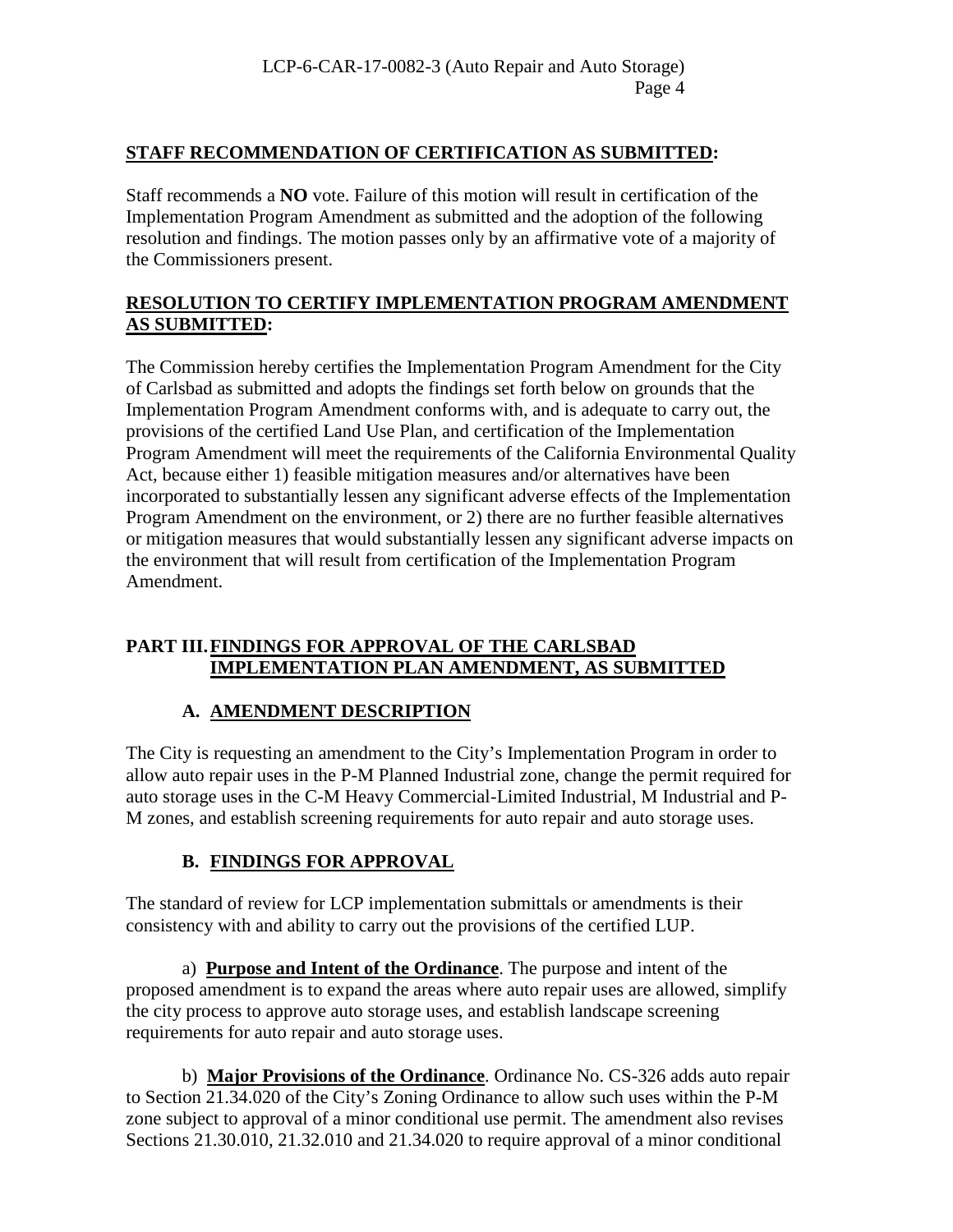use permit instead of a conditional use permit for auto storage uses in the C-M, M and P-M zones. Finally, screening requirements for both auto repair and auto storage uses are added to Section 21.42.140.B of the Zoning Ordinance. [\(Exhibit 1 and Exhibit 2\)](https://documents.coastal.ca.gov/reports/2018/5/F15b/F15b-5-2018-exhibits.pdf).

c) **Adequacy of the Ordinance to Implement the Certified LUP Segments**. The standard of review for LCP implementation plan submittals or amendments is their consistency with and ability to carry out the provisions of the certified LUP.

The City's Mello II LUP includes the following relevant policies:

Policy 1-1 Allowable Land Uses states:

*Allowable uses are those that are consistent with both the General Plan and the Local Coastal Program.* 

Policy 3-1.2 Environmentally Sensitive Habitat Areas (ESHA) states:

*Pursuant to Section 30240 of the California Coastal Act, environmentally sensitive habitat areas, as defined in Section 30107.5 of the Coastal Act, shall be protected against any significant disruption of habitat values, and only uses dependent upon those resources shall be allowed within those areas.*

Policy 4-3 Accelerated Soil Erosion states, in relevant part:

- *a. All development must include mitigation measures for the control of urban runoff flow rates and velocities, urban pollutants, erosion and sedimentation in accordance with the requirements of the City's Grading Ordinance, Storm Water Ordinance, Standard Urban Storm Water Mitigation Plan (SUSMP), City of Carlsbad Drainage Master Plan, and the additional requirements contained herein…*
- *b. Prior to making land use decisions, the City shall utilize methods available to estimate increases in pollution loads and flows resulting from proposed future development. The City shall require new developments to incorporate structural and non-structural best management practices (BMPs) to mitigate the projected increases in pollutant loads and minimize any increases in peak runoff rate.*
- *c. Water pollution prevention methods shall be implemented to maximum extent practicable, and supplemented by pollutant source controls and treatment. Small collection strategies located at, or as close as possible to, the source (i.e., the point where water initially meets the ground) to minimize the transport of urban runoff and pollutants offsite into a municipal separate storm sewer system (MS4) shall be utilized.*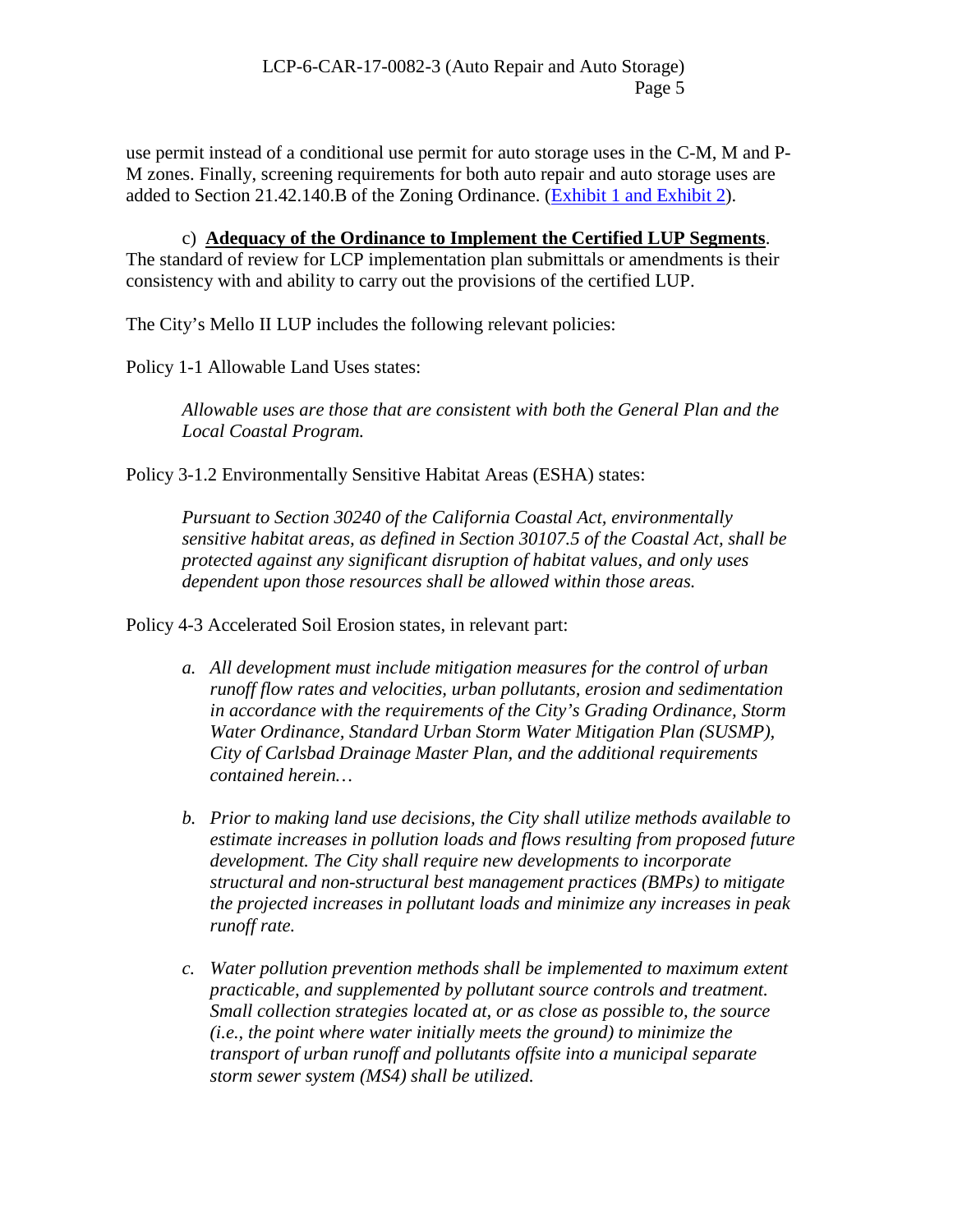*d. Post-development runoff from a site shall not contain pollutant loads which cause or contribute to an exceedance of receiving water quality objective or which have not been reduced to the maximum extent practicable.*

Policy 7-10 Parking states:

*Parking standards set forth in the City of Carlsbad Zoning Ordinance shall be applied to future developments.*

The City's certified Habitat Management Plan also includes policies related to protection of ESHA that apply in all geographic LCP segments:

Policy 7-1 Environmentally Sensitive Habitat Areas (ESHA) states:

*Pursuant to Section 30240 of the California Coastal Act, environmentally sensitive habitat areas, as defined in Section 30107.5 of the Coastal Act, shall be protected against any significant disruption of habitat values, and only uses dependent upon those resources shall be allowed within those areas.*

Policy 7-11 Buffers and Fuel Modification Zones states in relevant part:

*Buffers shall be provided between all preserved habitat areas and development. Minimum buffer widths shall be provided as follows:* 

- *a. 100 ft. for wetlands*
- *b. 50 ft. for riparian areas*
- *c. 20 ft. for all other native habitats (coastal sage scrub, southern maritime chaparral, maritime succulent scrub, southern mixed chaparral, native grassland, oak woodland).*

Auto repair uses are currently allowed only in the C-2 General Commercial zone, as well as limited areas of the M Industrial zone and in Districts 3 and 6 of the downtown Village LCP segment. City staff has been contacted by auto repair business owners and operators expressing concern with the limited availability of sites where they can operate auto repair business in Carlsbad. Businesses are being displaced from the Car Country auto center just off Cannon Road due to new auto dealerships moving in at that location and also in the downtown Village segment due to revitalization over time. In addition, the City is considering reducing the sites available for auto repair uses within the Village segment of the City's coastal zone. In response to these concerns from business owners, the City's proposed amendment would expand the areas where auto repair uses are allowed to include areas zoned for Planned Industrial (P-M).

Similar auto-related uses including auto storage and auto wrecking are currently allowed in the P-M zone subject to approval of a conditional use permit. All sites currently zoned P-M within the City's coastal zone are located in the Mello II segment. These parcels are generally located east of the rail corridor and west of Interstate 5 between Cannon Road and Poinsettia Lane, and at the inland edge of the coastal zone boundary [\(Exhibit 3\)](https://documents.coastal.ca.gov/reports/2018/5/F15b/F15b-5-2018-exhibits.pdf).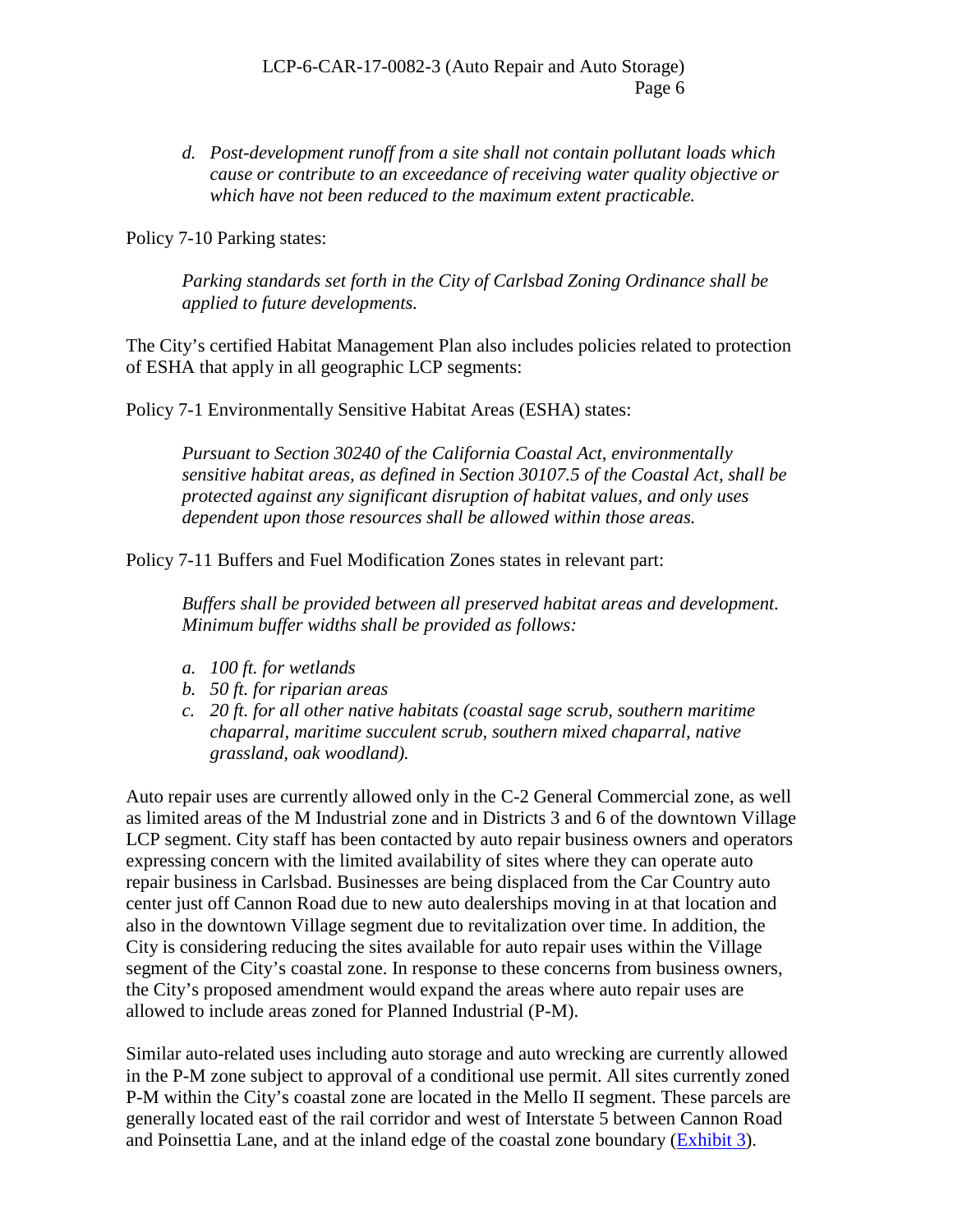There are also several parcels within the Carlsbad Ranch Specific Plan area located east of LEGOLAND adjacent to The Crossings at Carlsbad Golf Course that are zoned P-M; however, the Carlsbad Ranch Specific Plan, part of the certified LCP, precludes autorelated uses on these parcels. Most of the areas zoned for P-M where auto repair uses would be allowed are located near the areas zoned for C-2 and M where auto repair uses are already permitted [\(Exhibit 3\)](https://documents.coastal.ca.gov/reports/2018/5/F15b/F15b-5-2018-exhibits.pdf).

In addition to allowing auto repair uses within the P-M zone, the amendment proposes to simplify the process for approval of auto storage uses. Auto storage/impound yards are currently allowed in the C-M, M and P-M zones generally located east of the rail corridor and west of Interstate 5 between Cannon Road and Poinsettia Lane within the City's coastal zone [\(Exhibit 4\)](https://documents.coastal.ca.gov/reports/2018/5/F15b/F15b-5-2018-exhibits.pdf). Car dealerships rely on off-site storage lots to maintain a large and flexible inventory. The proposed amendment would change the permit required for approval of auto storage uses from Planning Commission approval of a conditional use permit to City Planner approval of a minor conditional use permit. The proposal will result in an administrative process to approve an auto storage use rather than a public hearing process.

The minor conditional use permit required for auto repair uses in the P-M zone and for auto storage uses in the C-M, M and P-M zones is designed to ensure that auto repair and auto storage uses are sited in appropriate locations within the City and any potential adverse impacts associated with this use are avoided or appropriately mitigated. The City Planner must make specific findings of fact in order to approve a minor conditional use permit. In addition, all development within the P-M, C-M and M zones must meet all LCP required setback and buffer requirements from coastal resources. The proposed amendment also establishes screening requirements for auto repair and auto storage uses to minimize visual impacts. These development standards require the use of walls, fences, hedges or other landscaping to screen auto repair and auto storage uses from adjacent properties and public view. Therefore, the proposed zoning amendment is consistent with Policy 1-1 and Policy 3-1.2 of the Mello II LUP and with Policy 7-1 and Policy 7-11 of the Habitat Management Plan.

In addition, any new auto repair or auto storage use will be required to comply with the City's stormwater regulations (Municipal Code Chapter 15.12) to avoid adverse impacts to water quality. Finally, no change is proposed in the parking requirements applicable to auto repair and auto storage uses contained in Chapter 21.44 of the City's Zoning Ordinance. Therefore, the proposed zoning amendment is consistent with Policy 4-3 and Policy 7-10 of the Mello II LUP. As submitted, the Commission can therefore find the proposed ordinance revisions consistent with the certified land use plan(s) and approve the amendment request.

## **PART IV. CONSISTENCY WITH THE CALIFORNIA ENVIRONMENTAL QUALITY ACT (CEQA)**

Section 21080.9 of the California Environmental Quality Act (CEQA) exempts local government from the requirement of preparing an environmental impact report (EIR) in